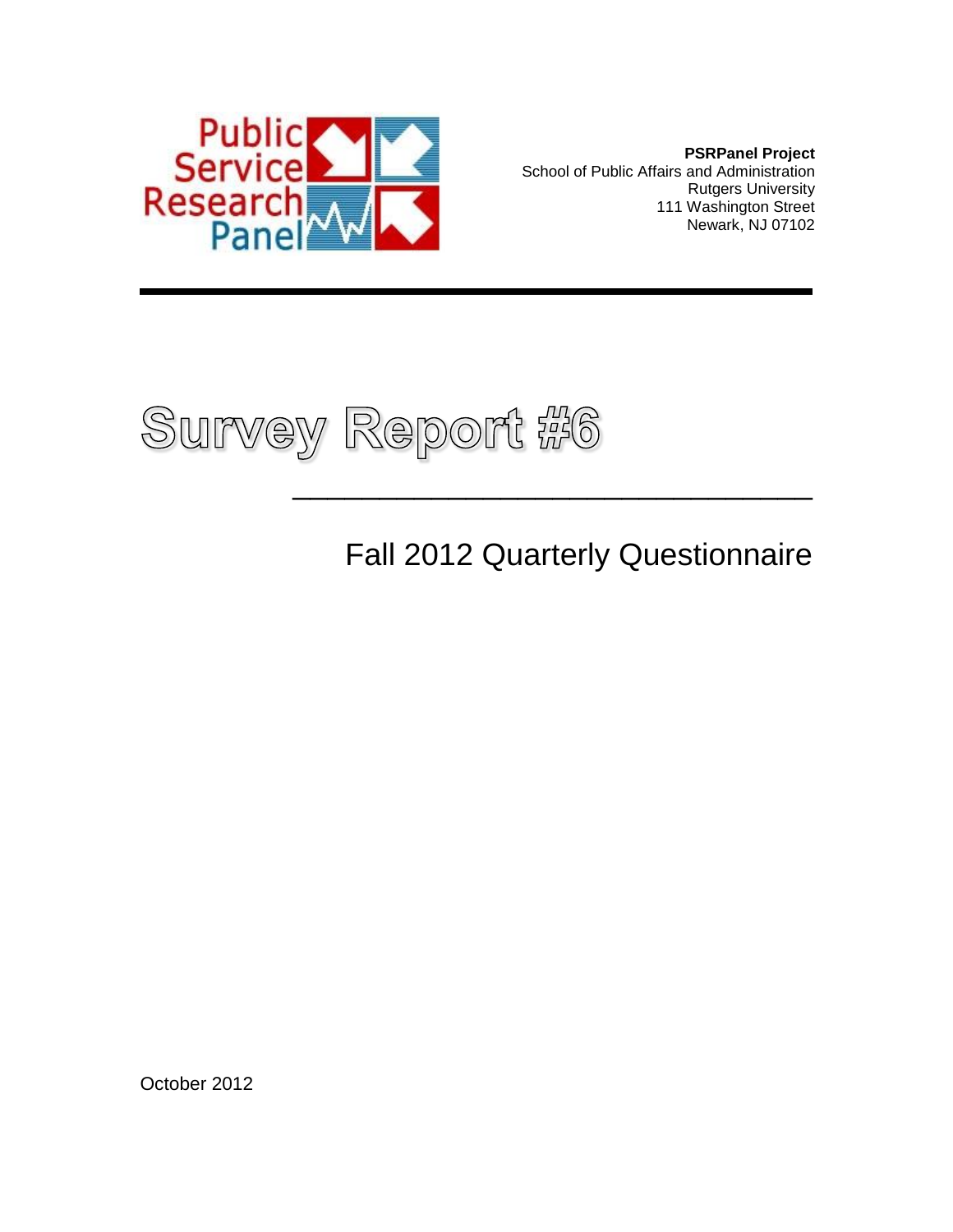#### **About the Survey**

This Survey Report presents findings of a PSRPanel online survey about issues in public service and working in the public sector.

The survey was conducted in October 2012, and included online responses from 204 panelists.

#### **About the Panel**

The Public Service Research Panel, PSRPanel, is an online community of public service professionals who sign up to participate in occasional web-based surveys and studies about the important work they do and the organizations they help lead.

It is important to point out that the panel is not a random sample, and thus the results are not scientifically projectable to the larger population.

For more information visit [www.psrpanel.org](http://www.psrpanel.org/) or email [psrpanel@rutgers.edu](mailto:psrpanel@rutgers.edu)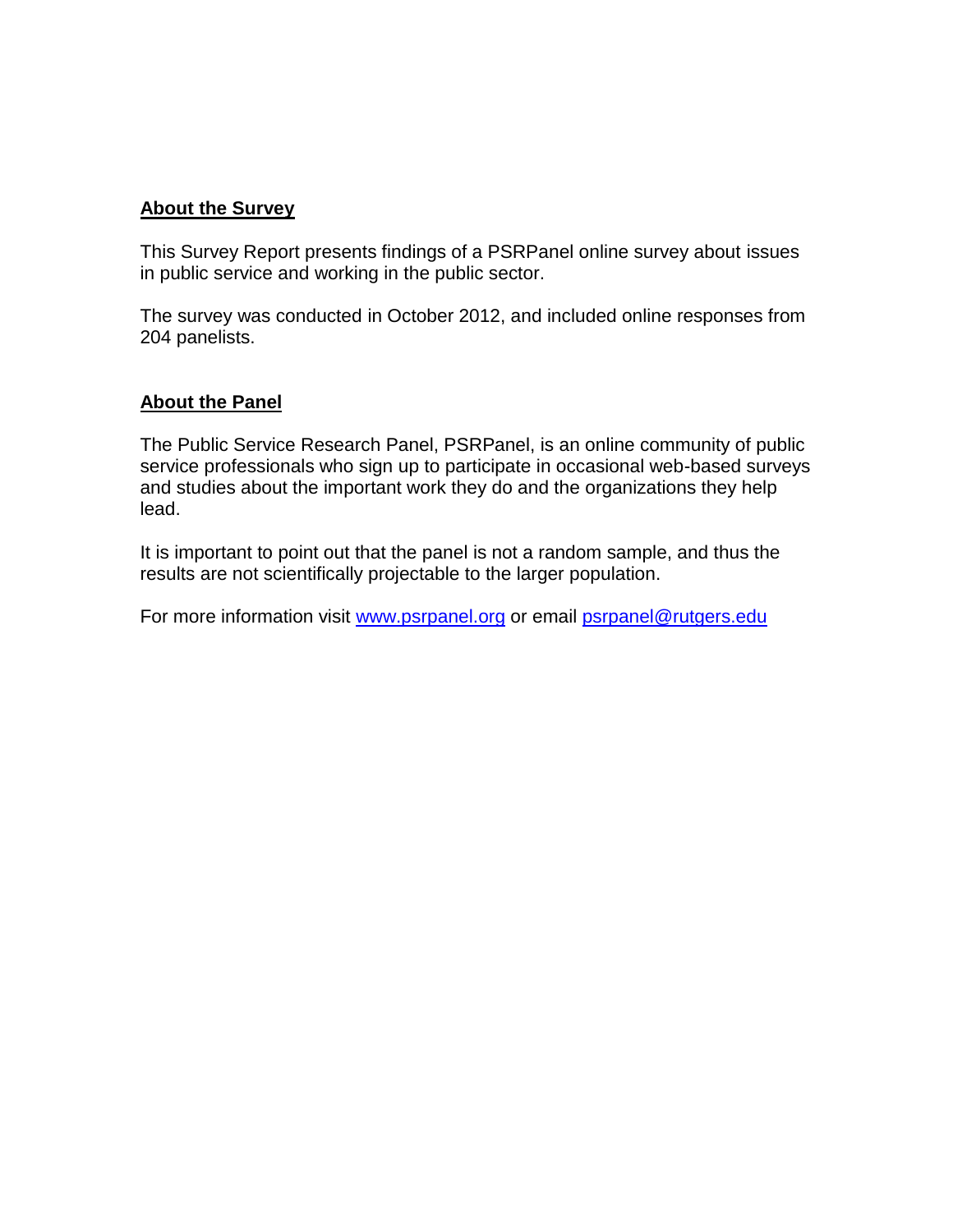### **PSRPanel Quarterly Questionnaire (Fall 2012)**

#### **1. Generally speaking, would you say things in this country are heading in the right direction, or are they off on the wrong track?**



#### **2. Is now a good time, or bad time, to work in the . . .**

|                             | <b>Good time</b> | <b>Bad time</b>   | <b>Response</b><br>Count |
|-----------------------------|------------------|-------------------|--------------------------|
| public sector?              | 48.7% (96)       | 51.3% (101)       | 197                      |
| non-profit sector?          | 42.1% (82)       | 57.9% (113)       | 195                      |
| private (for-profit) sector | 56.6% (111)      | 43.4% (85)        | 196                      |
|                             |                  | answered question | 198                      |
|                             |                  | skipped question  | 6                        |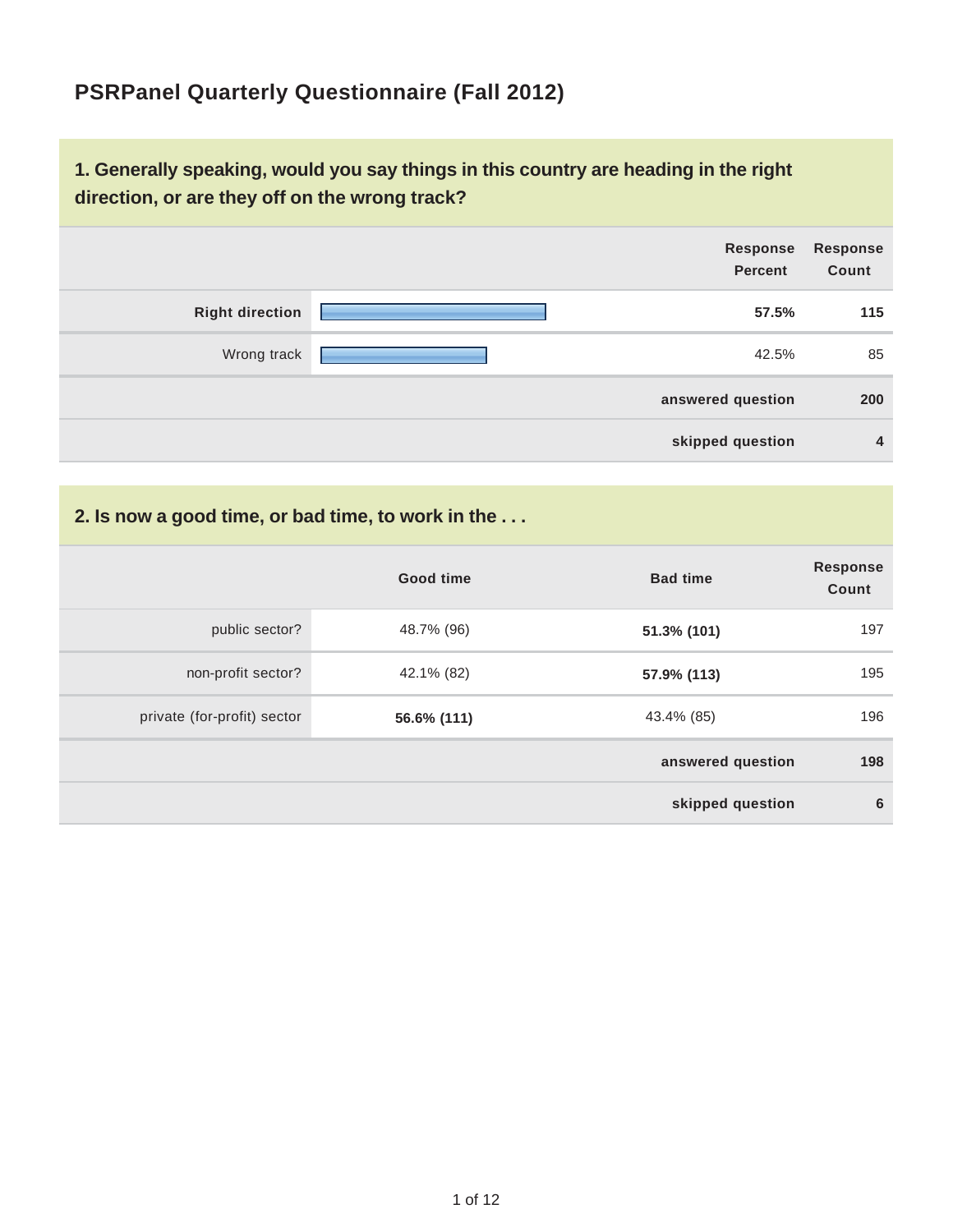### **3. Please indicate the extent to which you agree, or disagree, with the following statements:**

|                                                                                                                            | <b>Strongly</b><br>disagree | <b>Disagree</b> | <b>Neither</b><br>disagree<br>nor agree | Agree      | <b>Strongly</b><br>agree | <b>Response</b><br>Count |
|----------------------------------------------------------------------------------------------------------------------------|-----------------------------|-----------------|-----------------------------------------|------------|--------------------------|--------------------------|
| I admire people who initiate or are<br>involved in activities to aid my<br>community                                       | $0.5\%$ (1)                 | $1.1\%$ (2)     | $6.3\%$ (12)                            | 37.0% (70) | 55.0% (104)              | 189                      |
| It is important to contribute to<br>activities that tackle social<br>problems                                              | $0.0\%$ (0)                 | $2.7\%$ (5)     | 5.3% (10)                               | 37.8% (71) | 54.3% (102)              | 188                      |
| Meaningful public service is very<br>important to me                                                                       | $1.1\%$ (2)                 | $1.6\%$ (3)     | $3.2\%$ (6)                             | 29.5% (56) | 64.7% (123)              | 190                      |
| It is important for me to contribute<br>to the common good                                                                 | $1.1\%$ (2)                 | $0.5\%$ (1)     | $3.7\%$ (7)                             | 39.5% (75) | 55.3% (105)              | 190                      |
| I think equal opportunities for<br>citizens are very important                                                             | $0.5\%$ (1)                 | $0.5\%$ (1)     | $4.2\%$ (8)                             | 34.9% (66) | 59.8% (113)              | 189                      |
| It is important that citizens can rely<br>on the continuous provision of<br>public services                                | $1.6\%$ (3)                 | 7.4% (14)       | $8.5\%$ (16)                            | 34.6% (65) | 47.9% (90)               | 188                      |
| It is fundamental that the interests<br>of future generations are taken into<br>account when developing public<br>policies | $0.0\%$ (0)                 | $1.1\%$ (2)     | $2.1\%$ (4)                             | 36.3% (69) | 60.5% (115)              | 190                      |
| To act ethically is essential for<br>public servants                                                                       | $0.5\%$ (1)                 | $0.0\%$ (0)     | $1.1\%$ (2)                             | 11.6% (22) | 86.8% (164)              | 189                      |
| I feel sympathetic to the plight of<br>the underprivileged                                                                 | $1.1\%$ (2)                 | $4.2\%$ (8)     | $9.5\%$ (18)                            | 40.0% (76) | 45.3% (86)               | 190                      |
| I empathize with other people who<br>face difficulties                                                                     | $0.5\%$ (1)                 | $1.1\%$ (2)     | $6.3\%$ (12)                            | 50.5% (96) | 41.6% (79)               | 190                      |
| I get very upset when I see other<br>people being treated unfairly                                                         | $1.1\%$ (2)                 | $1.1\%$ (2)     | $4.7\%$ (9)                             | 41.6% (79) | 51.6% (98)               | 190                      |
| Considering the welfare of others is<br>very important                                                                     | $0.5\%$ (1)                 | $1.6\%$ (3)     | $6.3\%$ (12)                            | 44.7% (85) | 46.8% (89)               | 190                      |
| I am prepared to make sacrifices<br>for the good of society                                                                | $2.6\%$ (5)                 | $3.2\%$ (6)     | 16.9% (32)                              | 46.6% (88) | 30.7% (58)               | 189                      |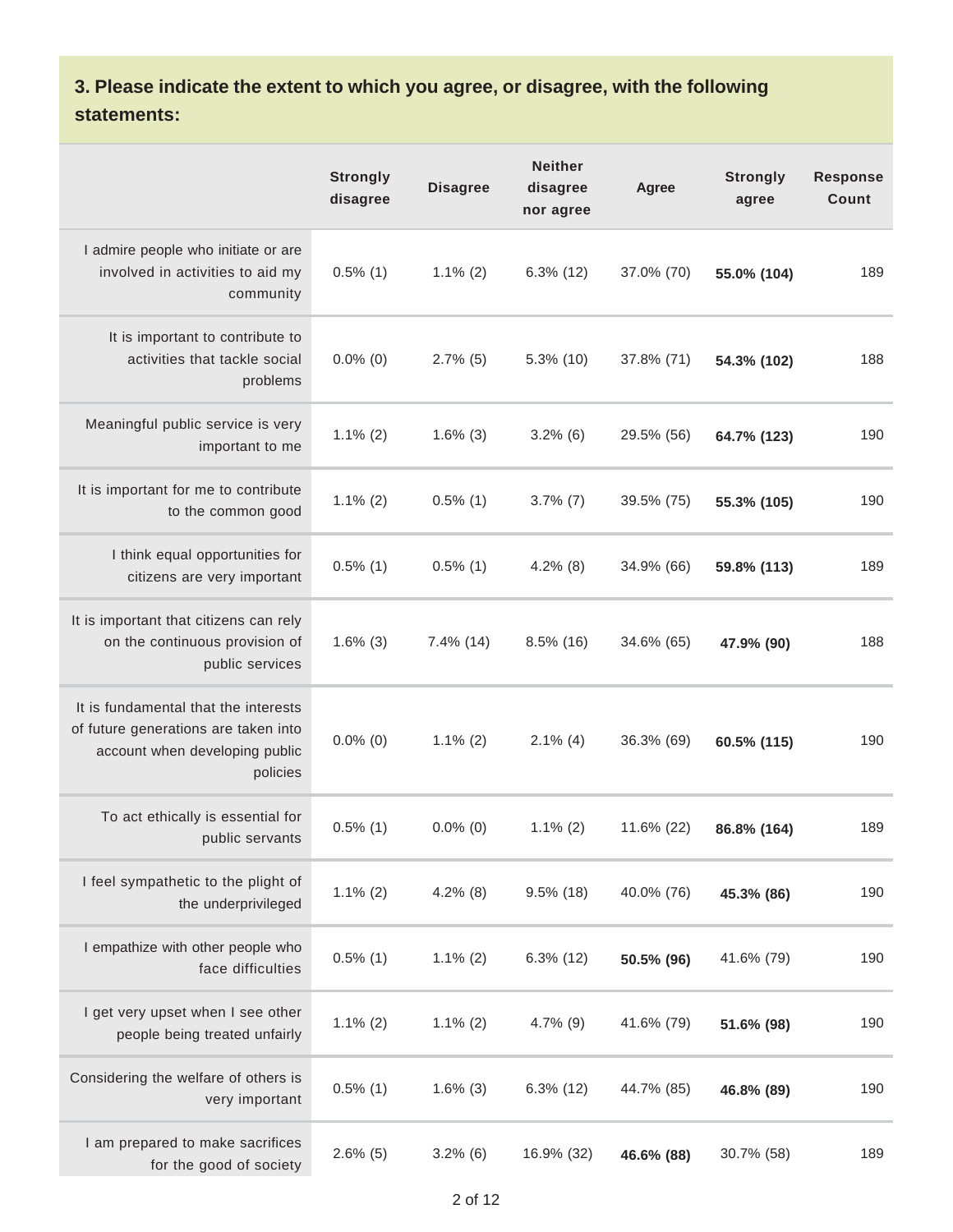| I believe in putting civic duty<br>before self                                                   | $2.6\%$ (5)  | $6.3\%$ (12) | 25.8% (49) | 41.6% (79) | 23.7% (45)        | 190 |
|--------------------------------------------------------------------------------------------------|--------------|--------------|------------|------------|-------------------|-----|
| I am willing to risk personal loss to<br>help society                                            | $3.7\%$ (7)  | 11.6% (22)   | 21.1% (40) | 46.3% (88) | 17.4% (33)        | 190 |
| I would agree to a good plan to<br>make a better life for the poor,<br>even if it costs me money | $5.3\%$ (10) | $4.2\%$ (8)  | 12.1% (23) | 48.4% (92) | $30.0\%$ (57)     | 190 |
|                                                                                                  |              |              |            |            | answered question | 190 |
|                                                                                                  |              |              |            |            | skipped question  | 14  |

**4. For each of the following, please indicate how important you personally think it is in a job. How important is . . .**

|                                                                     | <b>Not</b><br>important<br>at all | <b>Not</b><br>important | <b>Neither</b><br>important<br>nor<br>unimportant | Important  | <b>Very</b><br>important | <b>Response</b><br>Count |
|---------------------------------------------------------------------|-----------------------------------|-------------------------|---------------------------------------------------|------------|--------------------------|--------------------------|
| job security                                                        | $0.5\%$ (1)                       | $1.6\%$ (3)             | $7.5\%$ (14)                                      | 51.1% (95) | 39.2% (73)               | 186                      |
| high income                                                         | $2.2\%$ (4)                       | $7.0\%$ (13)            | 31.2% (58)                                        | 48.9% (91) | 10.8% (20)               | 186                      |
| good opportunities for<br>advancement                               | $1.1\%$ (2)                       | $2.1\%$ (4)             | $8.5\%$ (16)                                      | 51.1% (96) | 37.2% (70)               | 188                      |
| an interesting job                                                  | $1.1\%$ (2)                       | $0.5\%$ (1)             | $4.8\%$ (9)                                       | 33.2% (62) | 60.4% (113)              | 187                      |
| a job that allows someone to work<br>independently                  | $1.1\%$ (2)                       | $1.6\%$ (3)             | 16.6% (31)                                        | 49.2% (92) | 31.6% (59)               | 187                      |
| a job that allows someone to help<br>other people                   | $1.1\%$ (2)                       | $1.6\%$ (3)             | 12.8% (24)                                        | 48.7% (91) | 35.8% (67)               | 187                      |
| a job that is useful to society                                     | $0.5\%$ (1)                       | $2.1\%$ (4)             | $5.3\%$ (10)                                      | 36.2% (68) | 55.9% (105)              | 188                      |
| a job that allows someone to decide<br>their times and days of work | $1.6\%$ (3)                       | 10.1% (19)              | 29.8% (56)                                        | 38.3% (72) | 20.2% (38)               | 188                      |
|                                                                     |                                   |                         |                                                   |            | answered question        | 188                      |
|                                                                     |                                   |                         |                                                   |            | skipped question         | 16                       |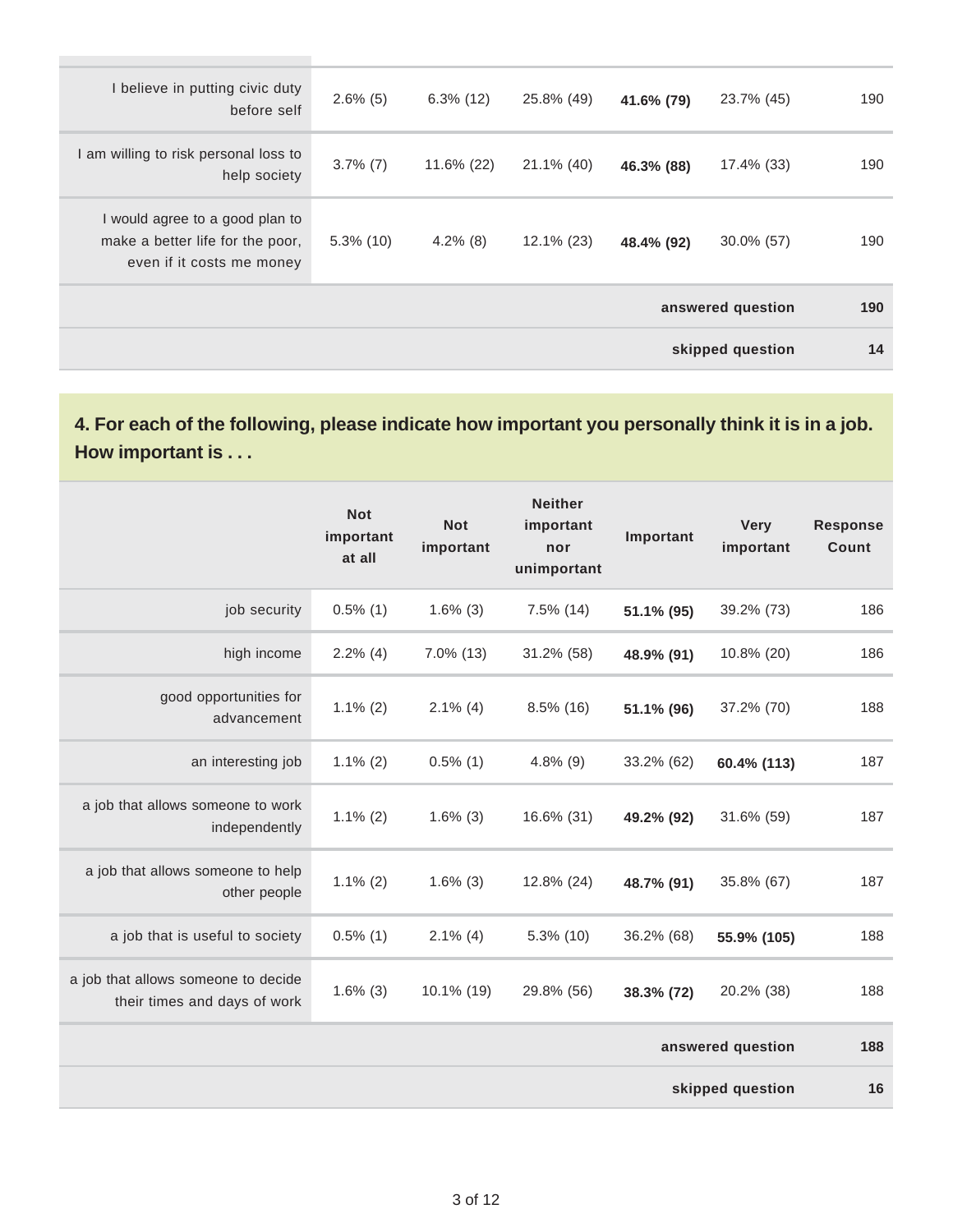**5. Suppose you could choose between different kinds of jobs. Which of the following would you personally choose?**

|                                                | <b>Response</b><br><b>Percent</b> | Response<br>Count |
|------------------------------------------------|-----------------------------------|-------------------|
| Working in a private business                  | 22.5%                             | 42                |
| Working for the government or<br>civil service | 77.5%                             | 145               |
|                                                | answered question                 | 187               |
|                                                | skipped question                  | 17                |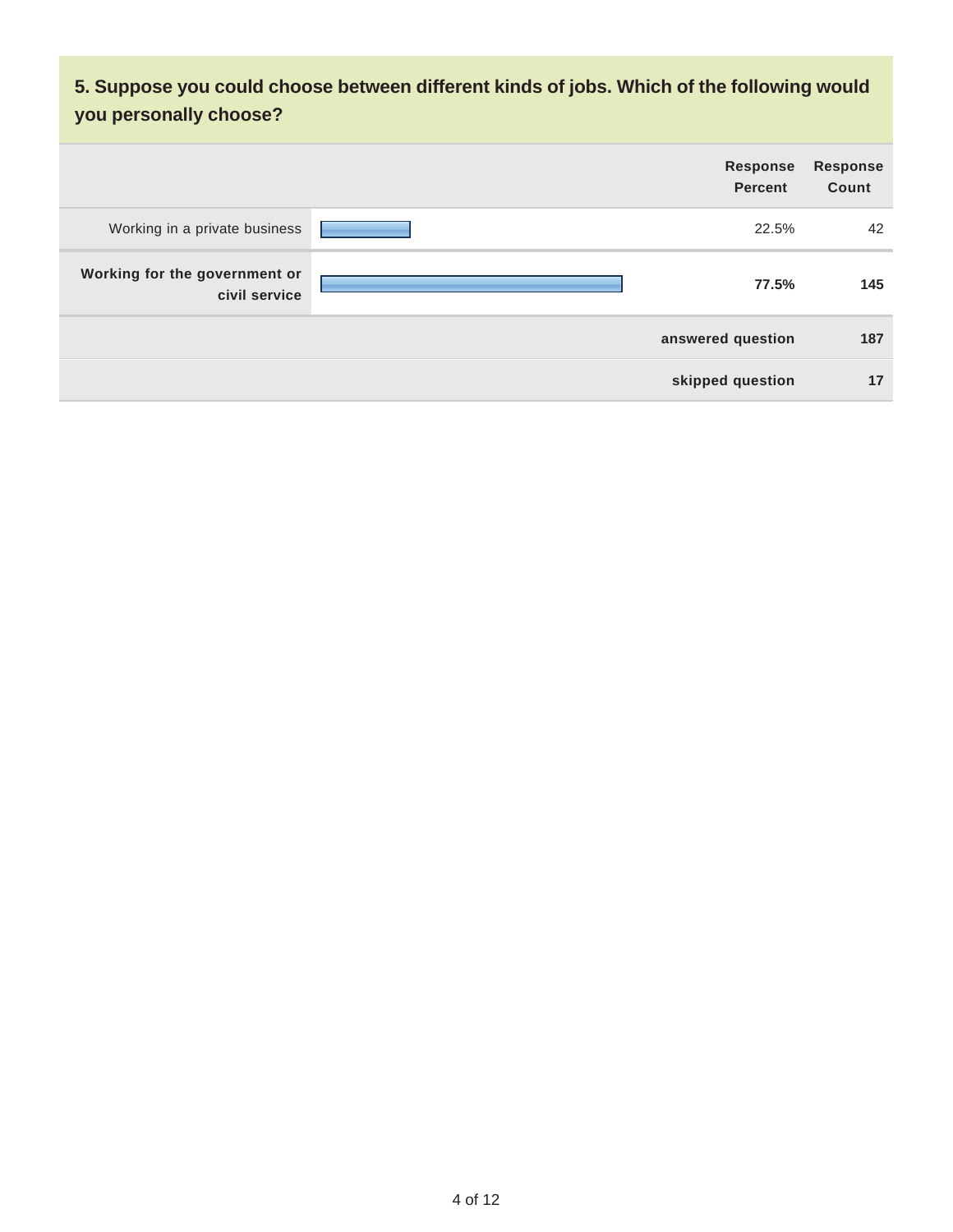**6. When you were growing up, did either of your parents . . .**

|                                                              | <b>Yes</b>   | <b>No</b>         | <b>Response</b><br>Count |
|--------------------------------------------------------------|--------------|-------------------|--------------------------|
| work most of their career in<br>government                   | 36.4% (68)   | 63.6% (119)       | 187                      |
| work most of their career in the<br>nonprofit sector         | 14.0% (26)   | 86.0% (160)       | 186                      |
| work most of their career in the<br>public schools           | 19.3% (36)   | 80.7% (151)       | 187                      |
| hold public office                                           | $8.6\%$ (16) | 91.4% (171)       | 187                      |
| serve in the military                                        | 44.3% (82)   | 55.7% (103)       | 185                      |
| lead a voluntary association                                 | 32.3% (60)   | 67.7% (126)       | 186                      |
| have a leadership position in a<br>union                     | 10.2% (19)   | 89.8% (168)       | 187                      |
| have a leadership position in a<br>church                    | 35.3% (66)   | 64.7% (121)       | 187                      |
| take you with them to political<br>rallies or demonstrations | 19.3% (36)   | 80.7% (151)       | 187                      |
| take you with them to do volunteer<br>work                   | 47.3% (88)   | 52.7% (98)        | 186                      |
| take you with them to the voting<br>booth                    | 56.1% (105)  | 43.9% (82)        | 187                      |
| own their own business                                       | 32.3% (60)   | 67.7% (126)       | 186                      |
|                                                              |              | answered question | 187                      |
|                                                              |              | skipped question  | 17                       |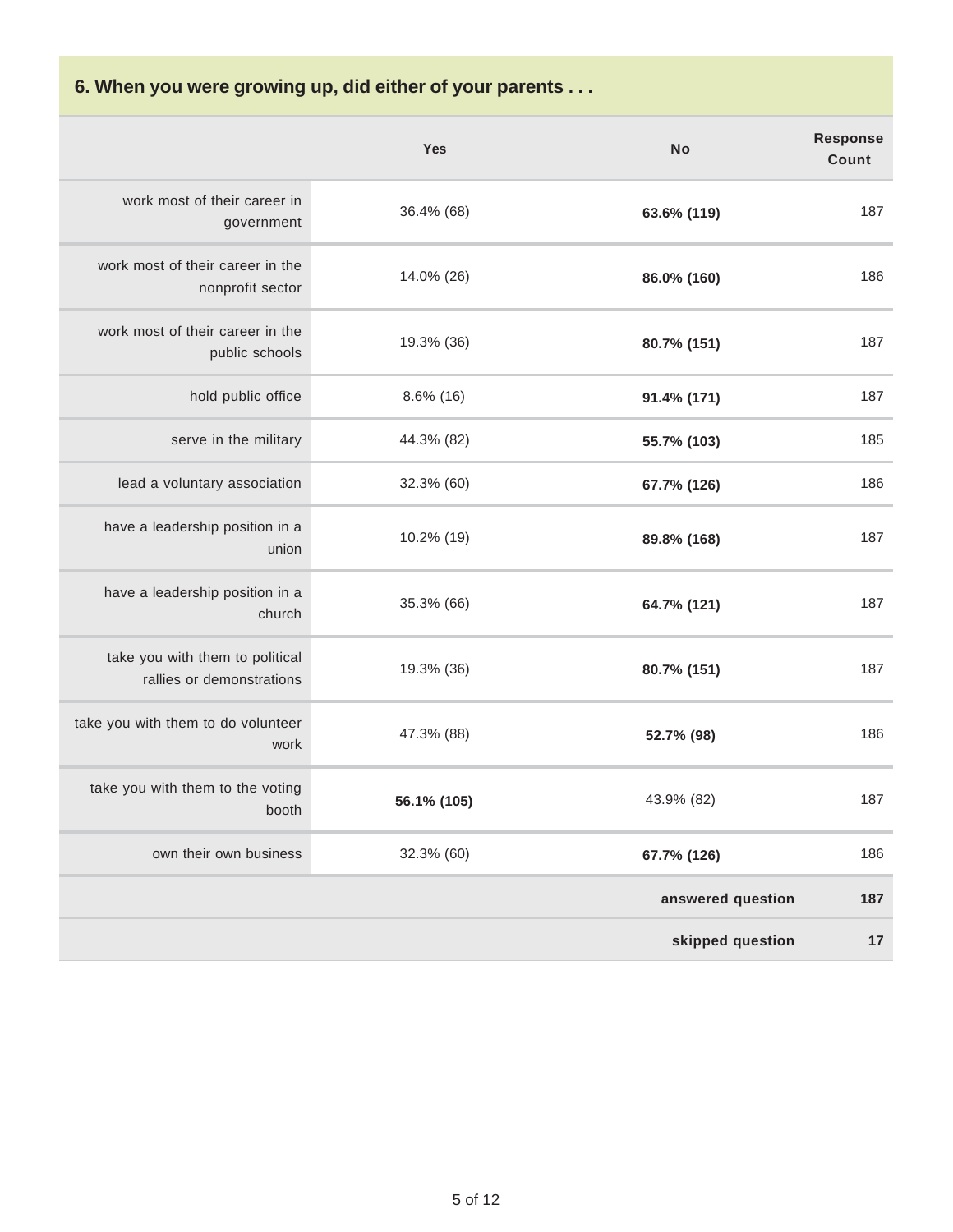# **7. Were you ever a boy scout or girl scout? Response Percent Response Count Yes 59.1% 110** No 40.9% 76 **answered question 186 skipped question 18**

#### **8. Would you consider your family that you grew up in to be politically . . .**

|                   | <b>Response</b><br><b>Percent</b> | Response<br>Count |
|-------------------|-----------------------------------|-------------------|
| Very liberal      | 6.0%<br>═                         | 11                |
| Liberal           | 25.5%                             | 47                |
| <b>Moderate</b>   | 37.0%                             | 68                |
| Conservative      | 21.7%                             | 40                |
| Very conservative | 9.8%                              | 18                |
|                   | answered question                 | 184               |
|                   | skipped question                  | 20                |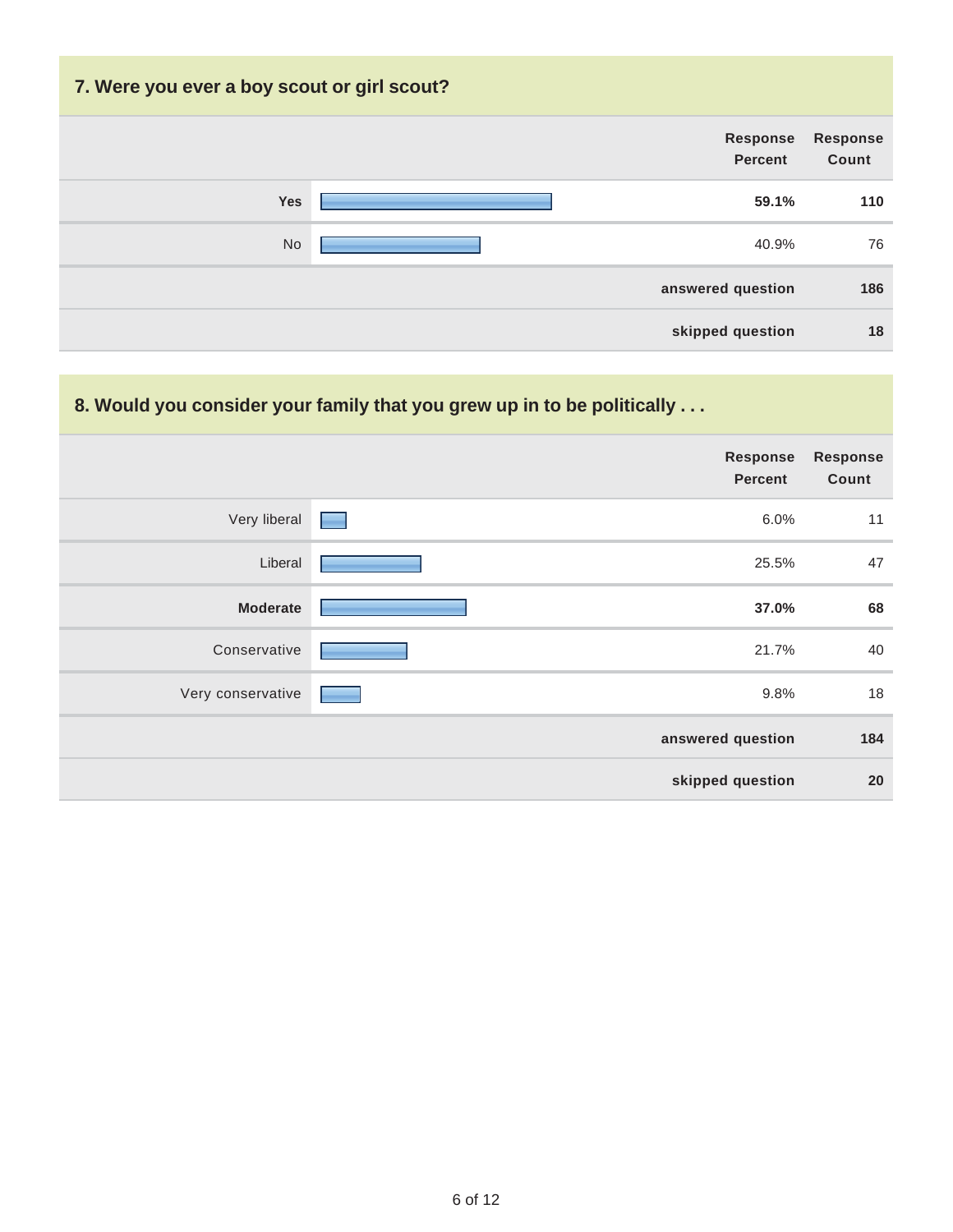#### **9. Would you consider your family that you grew up in to be . . .**

|                             | <b>Response</b><br><b>Percent</b> | <b>Response</b><br>Count |
|-----------------------------|-----------------------------------|--------------------------|
| Very religious              | 23.5%                             | 44                       |
| <b>Moderately religious</b> | 35.8%                             | 67                       |
| Only slightly religious     | 28.3%                             | 53                       |
| Not religious at all        | 12.3%                             | 23                       |
|                             | answered question                 | 187                      |
|                             | skipped question                  | 17                       |

#### **10. During your childhood (before you were 18 years old), did you ever live for a time in another country?**

|           | Response<br><b>Percent</b> | <b>Response</b><br>Count |
|-----------|----------------------------|--------------------------|
| Yes       | 9.1%                       | 17                       |
| <b>No</b> | 90.9%                      | 169                      |
|           | answered question          | 186                      |
|           | skipped question           | 18                       |

#### **11. When you were growing up, did you ever speak another language (other than English) at home?**

|           | <b>Response</b><br><b>Percent</b> | Response<br>Count |
|-----------|-----------------------------------|-------------------|
| Yes       | 12.9%                             | 24                |
| <b>No</b> | 87.1%                             | 162               |
|           | answered question                 | 186               |
|           | skipped question                  | 18                |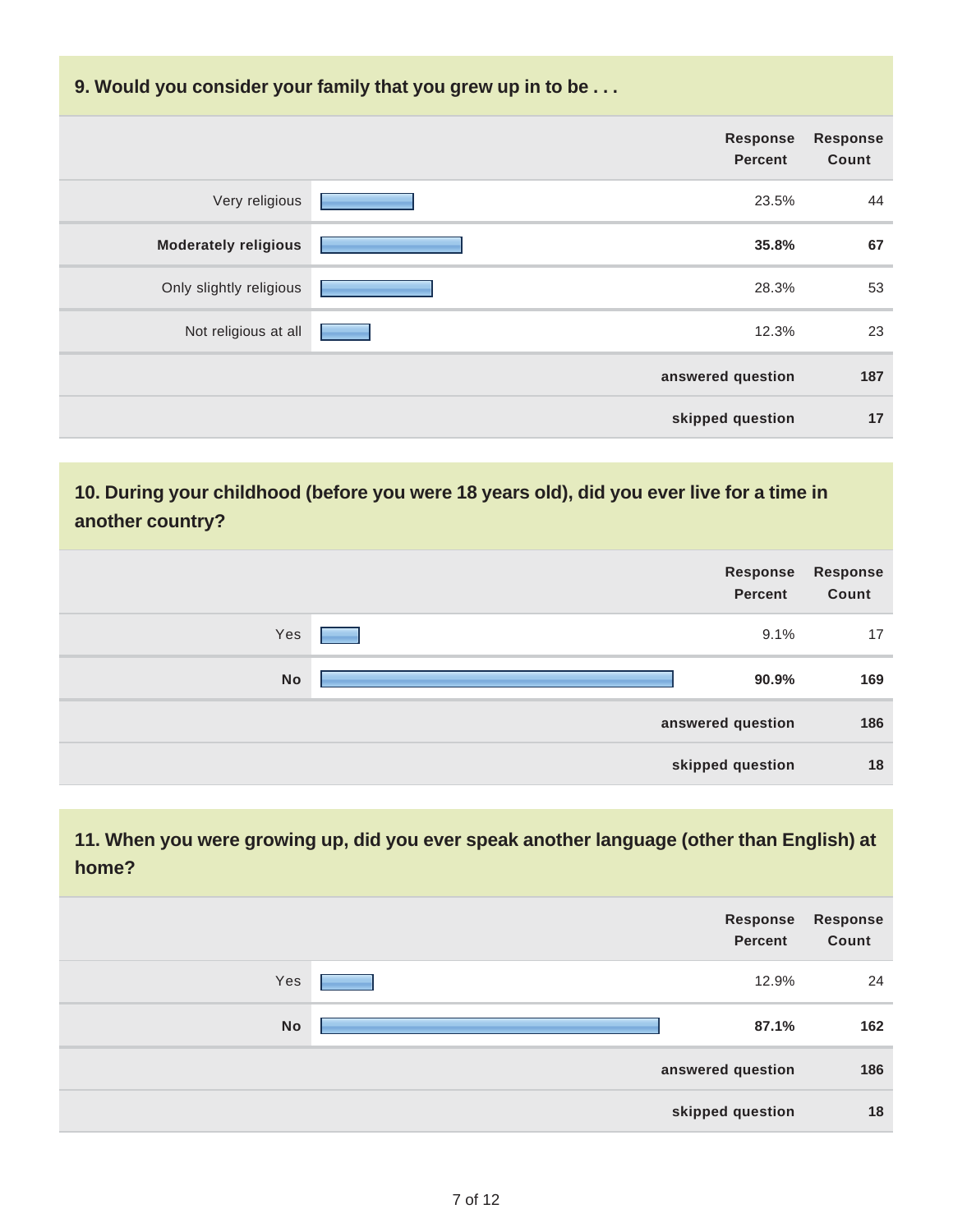#### **12. Were you born in the United States, or another country?**

|                      | <b>Response</b><br><b>Percent</b> | <b>Response</b><br>Count |
|----------------------|-----------------------------------|--------------------------|
| <b>United States</b> | 87.6%                             | 162                      |
| Another country      | 12.4%                             | 23                       |
|                      | answered question                 | 185                      |
|                      | skipped question                  | 19                       |

### **13. For your elementary and secondary (high school) education, did you go to public or private school?**

|               | Response<br><b>Percent</b> | <b>Response</b><br>Count |
|---------------|----------------------------|--------------------------|
| <b>Public</b> | 70.4%                      | 131                      |
| Private       | 14.0%                      | 26                       |
| <b>Both</b>   | 15.6%                      | 29                       |
|               | answered question          | 186                      |
|               | skipped question           | 18                       |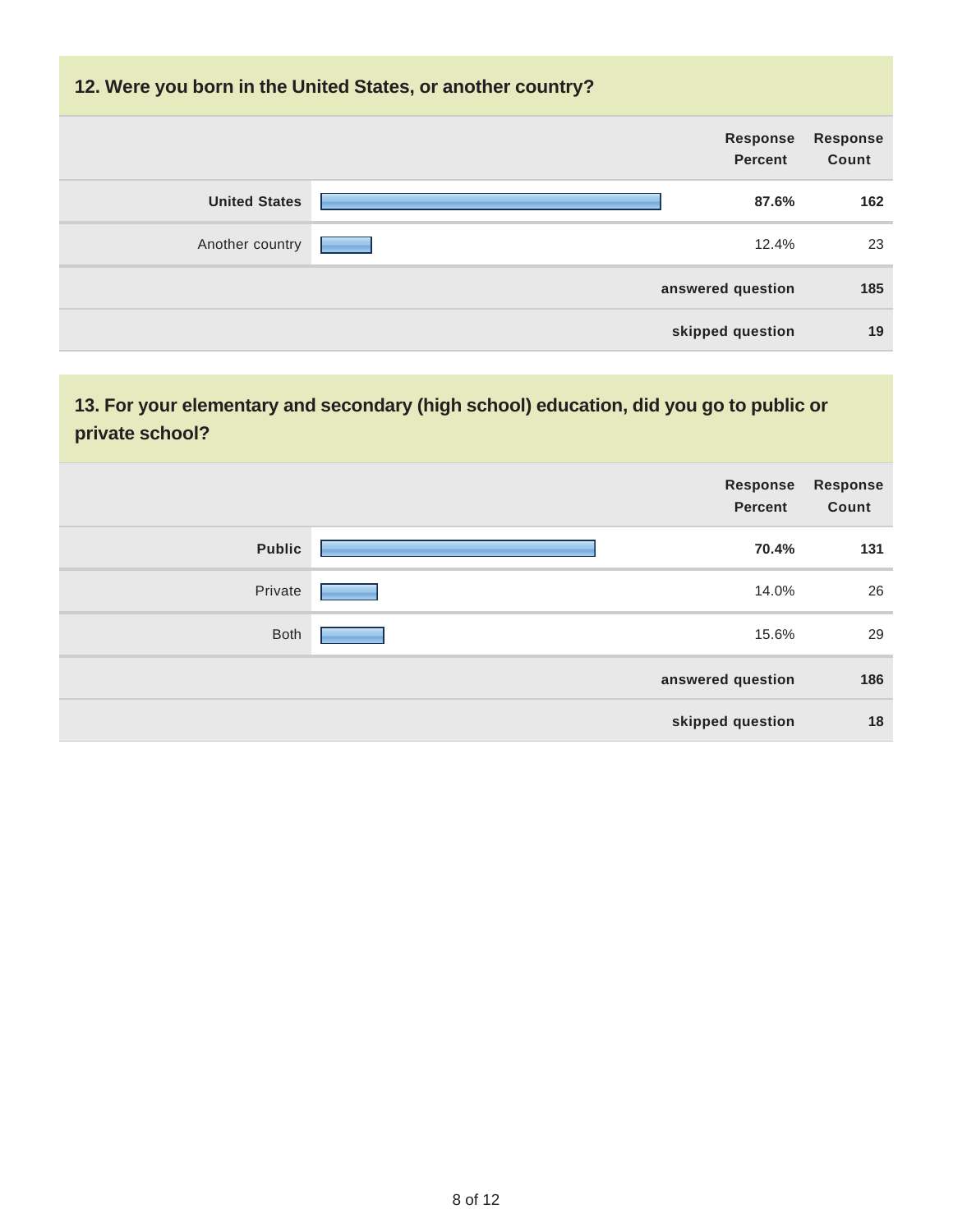**14. To what extent do you agree or disagree with the following statements? I see myself as someone who . . .**

|                                 | <b>Strongly</b><br>disagree | <b>Disagree</b> | <b>Neither</b><br>disagree<br>nor agree | Agree        | <b>Strongly</b><br>agree | <b>Response</b><br>Count |
|---------------------------------|-----------------------------|-----------------|-----------------------------------------|--------------|--------------------------|--------------------------|
| is reserved                     | $9.4\%$ (17)                | 18.3% (33)      | 28.3% (51)                              | 39.4% (71)   | $4.4\%$ (8)              | 180                      |
| is generally trusting           | $1.1\%$ (2)                 | $7.1\%$ (13)    | 14.3% (26)                              | 52.2% (95)   | 25.3% (46)               | 182                      |
| does a thorough job             | $0.0\%$ (0)                 | $1.7\%$ (3)     | $7.8\%$ (14)                            | 43.9% (79)   | 46.7% (84)               | 180                      |
| is relaxed, handles stress well | $0.5\%$ (1)                 | 16.9% (31)      | 24.6% (45)                              | 41.5% (76)   | 16.4% (30)               | 183                      |
| has an active imagination       | $0.0\%$ (0)                 | $4.4\%$ (8)     | 12.6% (23)                              | 50.0% (91)   | 33.0% (60)               | 182                      |
| is outgoing, sociable           | $0.0\%$ (0)                 | 12.1% (22)      | 24.2% (44)                              | 40.1% (73)   | 23.6% (43)               | 182                      |
| tends to find fault with others | 13.1% (24)                  | 41.5% (76)      | 24.0% (44)                              | 20.8% (38)   | $0.5\%$ (1)              | 183                      |
| tends to be lazy                | 37.9% (69)                  | 36.8% (67)      | 13.2% (24)                              | $9.3\%$ (17) | $2.7\%$ (5)              | 182                      |
| gets nervous easily             | 15.9% (29)                  | 36.8% (67)      | 24.7% (45)                              | 20.3% (37)   | $2.2\%$ (4)              | 182                      |
| has few artistic interests      | 18.2% (33)                  | 37.0% (67)      | 18.8% (34)                              | 19.9% (36)   | $6.1\%$ (11)             | 181                      |
|                                 | answered question           |                 |                                         |              |                          | 184                      |
|                                 |                             |                 |                                         |              | skipped question         | 20                       |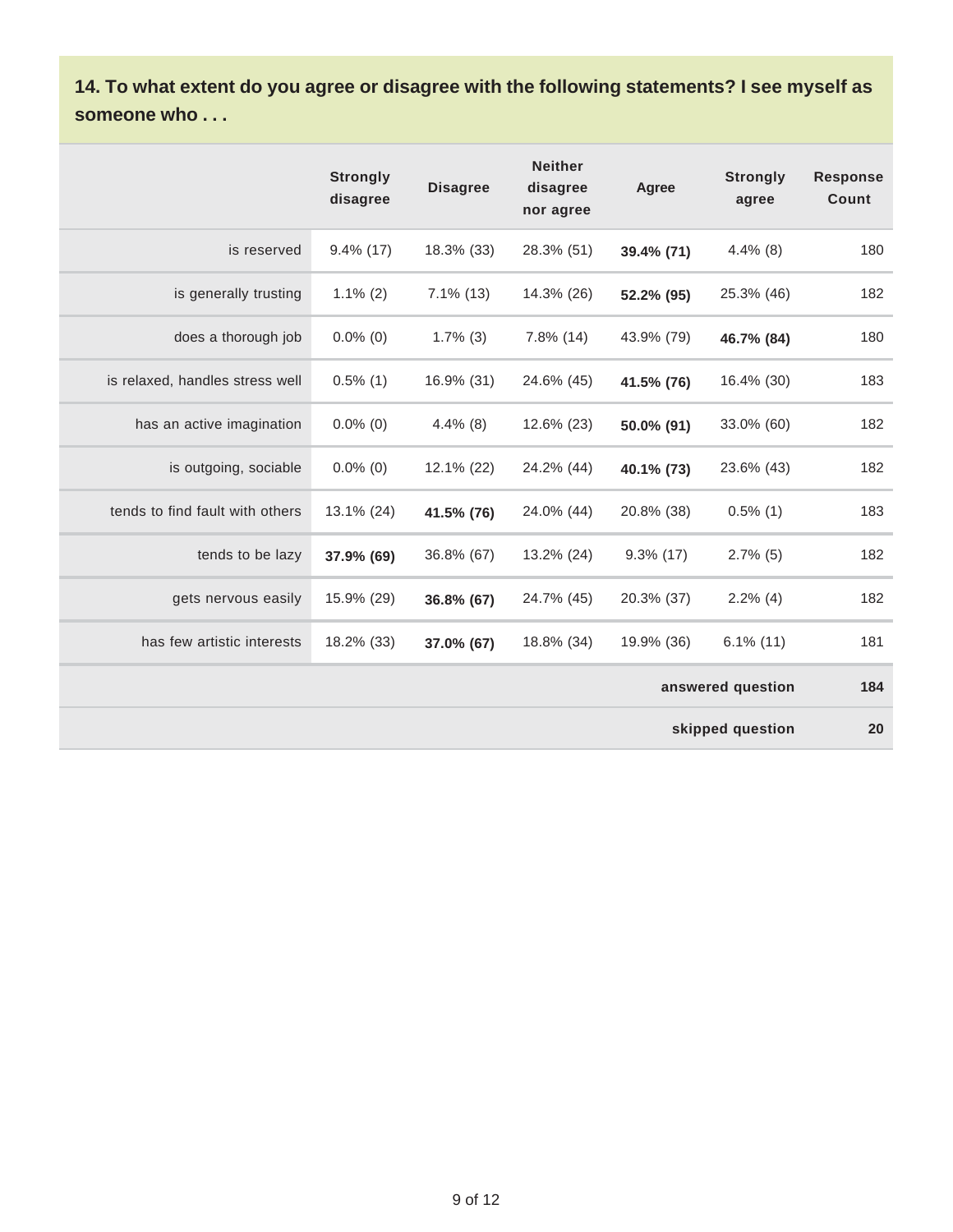## **15. Where do you currently work?**

|                             |                     | <b>Response</b><br><b>Percent</b> | <b>Response</b><br>Count |
|-----------------------------|---------------------|-----------------------------------|--------------------------|
| <b>Public sector</b>        |                     | 62.5%                             | 115                      |
| Non-profit sector           |                     | 16.3%                             | 30                       |
| Private (for-profit) sector |                     | 6.0%                              | 11                       |
| Student/retired/unemployed  | and the contract of | 6.0%                              | 11                       |
| Other (please specify)      |                     | 9.2%                              | 17                       |
|                             |                     | answered question                 | 184                      |
|                             |                     | skipped question                  | 20                       |

**16. Are you . . .**

|        | Response<br><b>Percent</b> | <b>Response</b><br>Count |
|--------|----------------------------|--------------------------|
| male   | 46.7%                      | 85                       |
| female | 53.3%                      | 97                       |
|        | answered question          | 182                      |
|        | skipped question           | 22                       |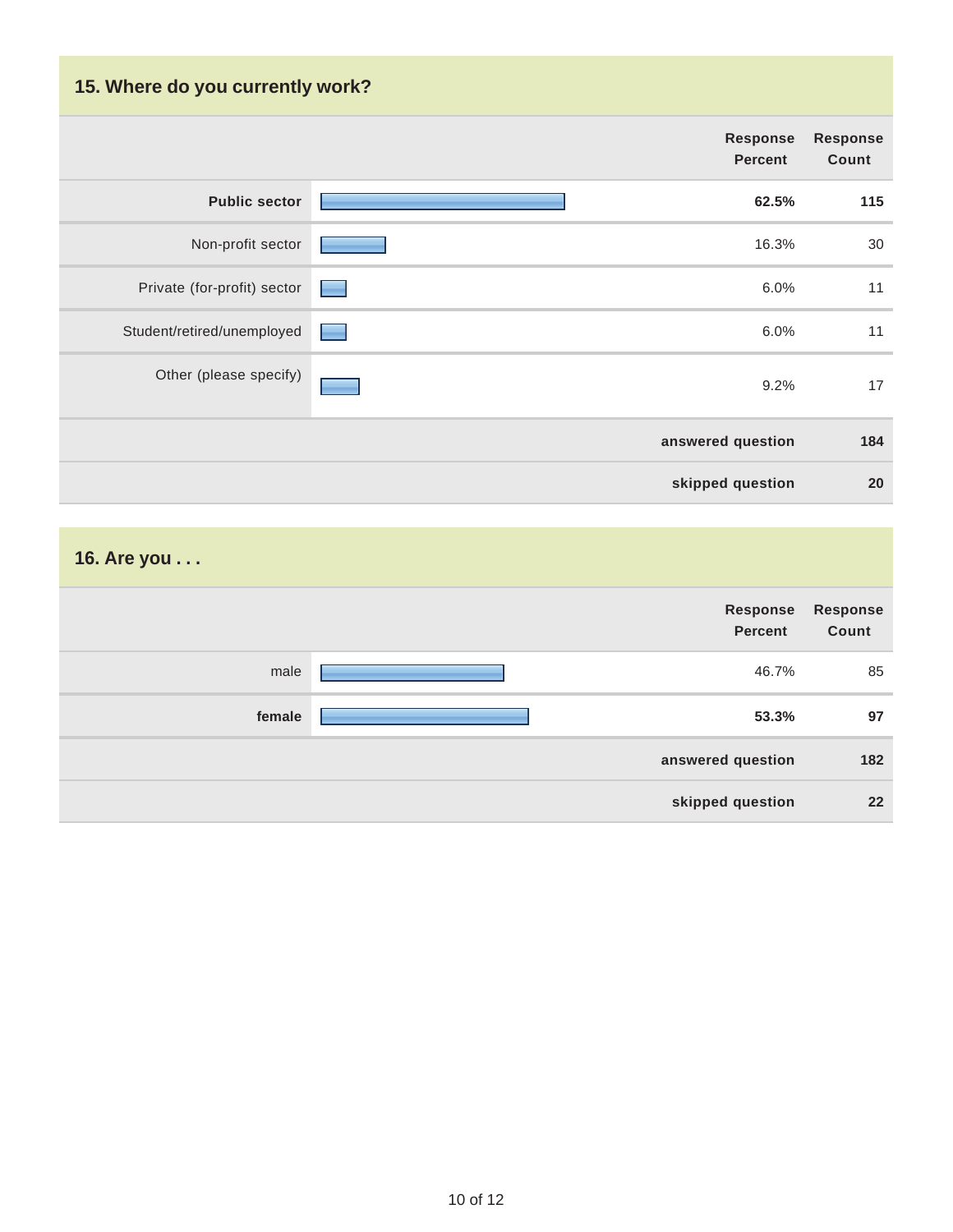# **17. What is your age?**

| Response<br>Count | Response<br><b>Percent</b> |             |
|-------------------|----------------------------|-------------|
| $\boldsymbol{0}$  | 0.0%                       | 19 or under |
| 17                | 9.3%                       | $20 - 29$   |
| 38                | 20.8%                      | 30-39       |
| 48                | 26.2%                      | 40-49       |
| 50                | 27.3%                      | 50-59       |
| 25                | 13.7%                      | 60-69       |
| $\sqrt{5}$        | 2.7%<br>$\blacksquare$     | 70 or older |
| 183               | answered question          |             |
| 21                | skipped question           |             |
|                   |                            |             |

## **18. Do you consider yourself to be . . .**

|              |                | <b>Response</b><br><b>Percent</b> | <b>Response</b><br>Count |
|--------------|----------------|-----------------------------------|--------------------------|
| White        |                | 73.2%                             | 134                      |
| <b>Black</b> |                | 14.2%                             | 26                       |
| Hispanic     | $\Box$         | 2.2%                              | $\overline{4}$           |
| Asian        | $\blacksquare$ | 2.2%                              | $\overline{4}$           |
| Other        |                | 8.2%                              | 15                       |
|              |                | answered question                 | 183                      |
|              |                | skipped question                  | 21                       |